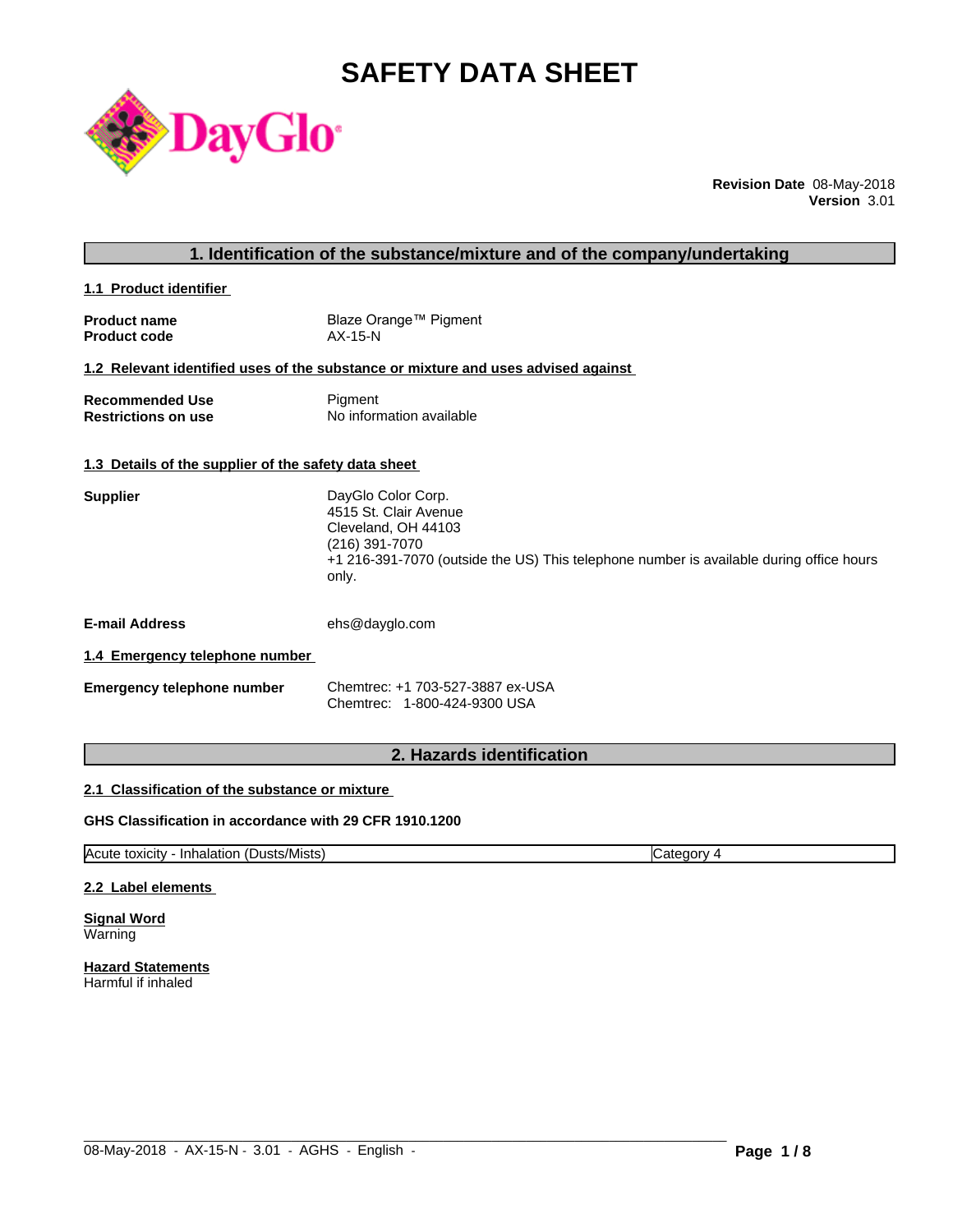

**Precautionary Statements - Prevention** Avoid breathing dust/fume/gas/mist/vapors/spray Use only outdoors or in a well-ventilated area

#### **Precautionary Statements - Response**

IF INHALED: Remove person to fresh air and keep comfortable for breathing Call a POISON CENTER or doctor if you feel unwell

#### **2.3. Other Hazards Hazards not otherwise classified (HNOC)** Not Applicable

**2.4 Other information** 

Not Applicable

**Unknown Acute Toxicity** 1.0100007% of the mixture consists of ingredient(s) of unknown toxicity

# **3. Composition/Information on Ingredients**

#### **Substance Mixture**

| <b>Chemical Name</b>                                                                                          | CAS No.  | Weight-% |  |
|---------------------------------------------------------------------------------------------------------------|----------|----------|--|
| Basic Red 1:1<br>. ا . ب                                                                                      | 3068-39- |          |  |
| $\alpha$ has been withheld as a trade secret.<br>of percentage (concentration) of composition i.<br>The exact |          |          |  |

**4. First aid measures**

#### **4.1 Description of first-aid measures**

| General advice                                                                 | No information available.                                                                                                                                                                                               |  |  |  |
|--------------------------------------------------------------------------------|-------------------------------------------------------------------------------------------------------------------------------------------------------------------------------------------------------------------------|--|--|--|
| Eye contact                                                                    | Immediately flush with plenty of water. After initial flushing, remove any contact lenses and<br>continue flushing for at least 15 minutes. Keep eye wide open while rinsing. If symptoms<br>persist, call a physician. |  |  |  |
| <b>Skin contact</b>                                                            | Immediate medical attention is not required. Wash off with soap and water.                                                                                                                                              |  |  |  |
| <b>Inhalation</b>                                                              | Immediate medical attention is not required. Move to fresh air.                                                                                                                                                         |  |  |  |
| Ingestion                                                                      | Do NOT induce vomiting. Drink plenty of water. Consult a physician.                                                                                                                                                     |  |  |  |
| 4.2 Most important symptoms and effects, both acute and delayed                |                                                                                                                                                                                                                         |  |  |  |
| <b>Symptoms</b>                                                                | See Section 2.2, Label Elements and/or Section 11, Toxicological effects.                                                                                                                                               |  |  |  |
| 4.3 Indication of any immediate medical attention and special treatment needed |                                                                                                                                                                                                                         |  |  |  |
| Notes to physician                                                             | Treat symptomatically.                                                                                                                                                                                                  |  |  |  |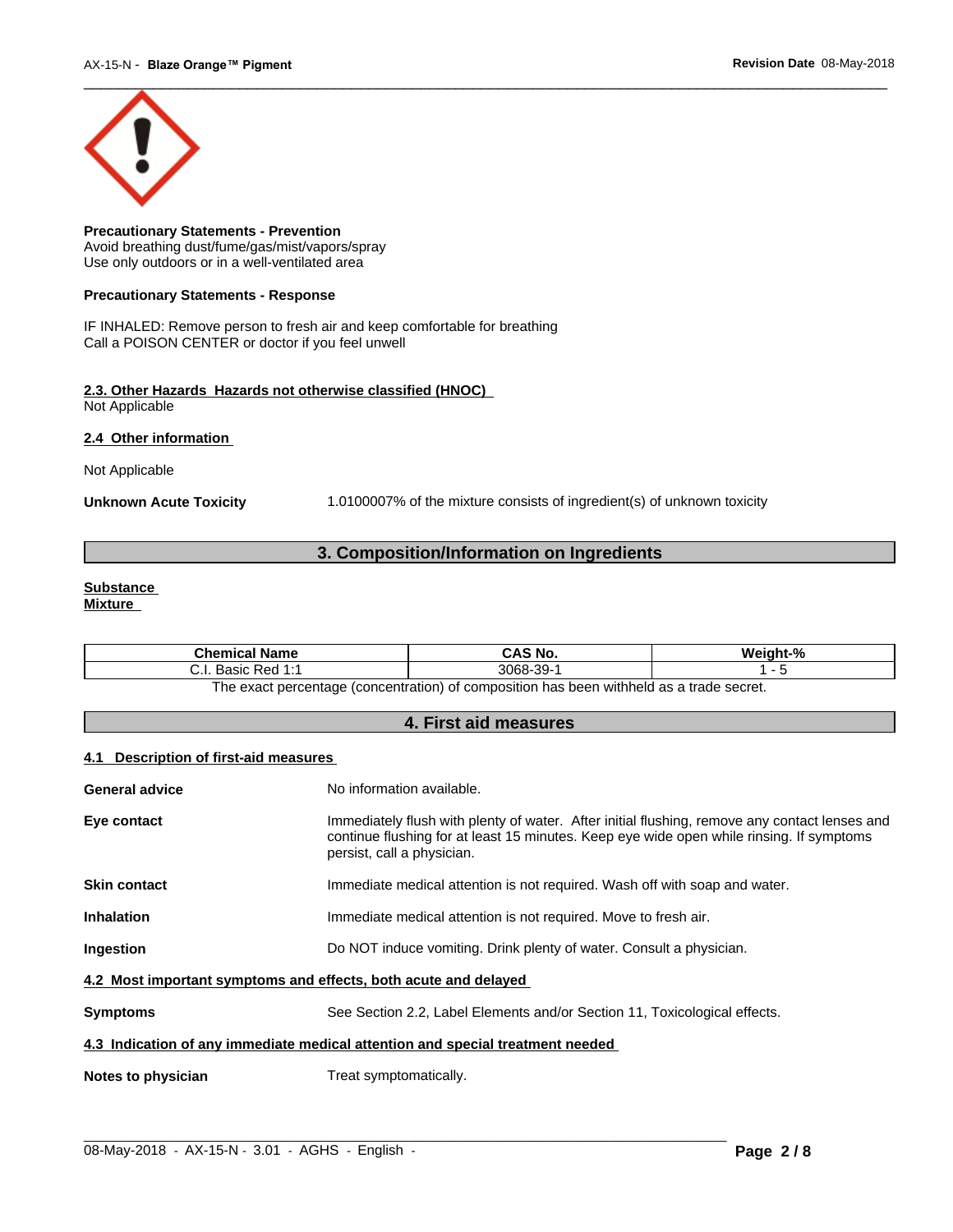### **5. Fire-Fighting Measures**

 $\overline{\phantom{a}}$  ,  $\overline{\phantom{a}}$  ,  $\overline{\phantom{a}}$  ,  $\overline{\phantom{a}}$  ,  $\overline{\phantom{a}}$  ,  $\overline{\phantom{a}}$  ,  $\overline{\phantom{a}}$  ,  $\overline{\phantom{a}}$  ,  $\overline{\phantom{a}}$  ,  $\overline{\phantom{a}}$  ,  $\overline{\phantom{a}}$  ,  $\overline{\phantom{a}}$  ,  $\overline{\phantom{a}}$  ,  $\overline{\phantom{a}}$  ,  $\overline{\phantom{a}}$  ,  $\overline{\phantom{a}}$ 

#### **5.1 Extinguishing media**

#### **Suitable extinguishing media**

Use extinguishing measures that are appropriate to local circumstances and the surrounding environment.

**Unsuitable Extinguishing Media** None.

### **5.2 Special hazards arising from the substance or mixture**

#### **Special Hazard**

None known based on information supplied.

**Hazardous Combustion Products** Carbon oxides. Nitrogen oxides (NOx). Oxides of sulfur.

#### **Explosion Data**

**Sensitivity to Mechanical Impact** None.

**Sensitivity to Static Discharge** Fine dust dispersed in air, in sufficient concentrations, and in the presence of an ignition source is a potential dust explosion hazard.

#### **5.3 Advice for firefighters**

As in any fire, wear self-contained breathing apparatus pressure-demand, MSHA/NIOSH (approved or equivalent) and full protective gear.

# **6. Accidental Release Measures**

#### **6.1 Personal precautions, protective equipment and emergency procedures**

Ensure adequate ventilation, especially in confined areas. Use personal protective equipment.

#### **6.2 Environmental precautions**

Dust deposits should not be allowed to accumulate on surfaces as these may form an explosive mixture if they are released into the atmosphere in sufficient concentration. Avoid dispersal of dust in the air (i.e., cleaning dusty surfaces with compressed air). Nonsparking tools should be used. Prevent product from entering drains.

#### **6.3 Methods and materials for containment and cleaning up**

| <b>Methods for Containment</b> | Prevent dust cloud. Cover powder spill with plastic sheet or tarp to minimize spreading.                                                                                                                                                                                                                                                                                                |
|--------------------------------|-----------------------------------------------------------------------------------------------------------------------------------------------------------------------------------------------------------------------------------------------------------------------------------------------------------------------------------------------------------------------------------------|
| Methods for cleaning up        | Use personal protective equipment. Take up mechanically and collect in suitable container<br>for disposal. Avoid dust formation. Take precautionary measures against static discharges.<br>Do not dry sweep dust. Wet dust with water before sweeping or use a vacuum to collect<br>dust. Prevent product from entering drains. Keep in suitable and closed containers for<br>disposal. |

### **7. Handling and storage**

#### **7.1 Precautions for safe handling**

| Advice on safe handling                                          | Avoid dust formation. Take precautionary measures against static discharges. Fine dust<br>dispersed in air may ignite. Wear personal protective equipment. |
|------------------------------------------------------------------|------------------------------------------------------------------------------------------------------------------------------------------------------------|
| <b>Hygiene measures</b>                                          | Handle in accordance with good industrial hygiene and safety practice.                                                                                     |
| 7.2 Conditions for safe storage, including any incompatibilities |                                                                                                                                                            |
| <b>Storage Conditions</b>                                        | Keep tightly closed in a dry and cool place.                                                                                                               |
| <b>Materials to Avoid</b>                                        | No materials to be especially mentioned.                                                                                                                   |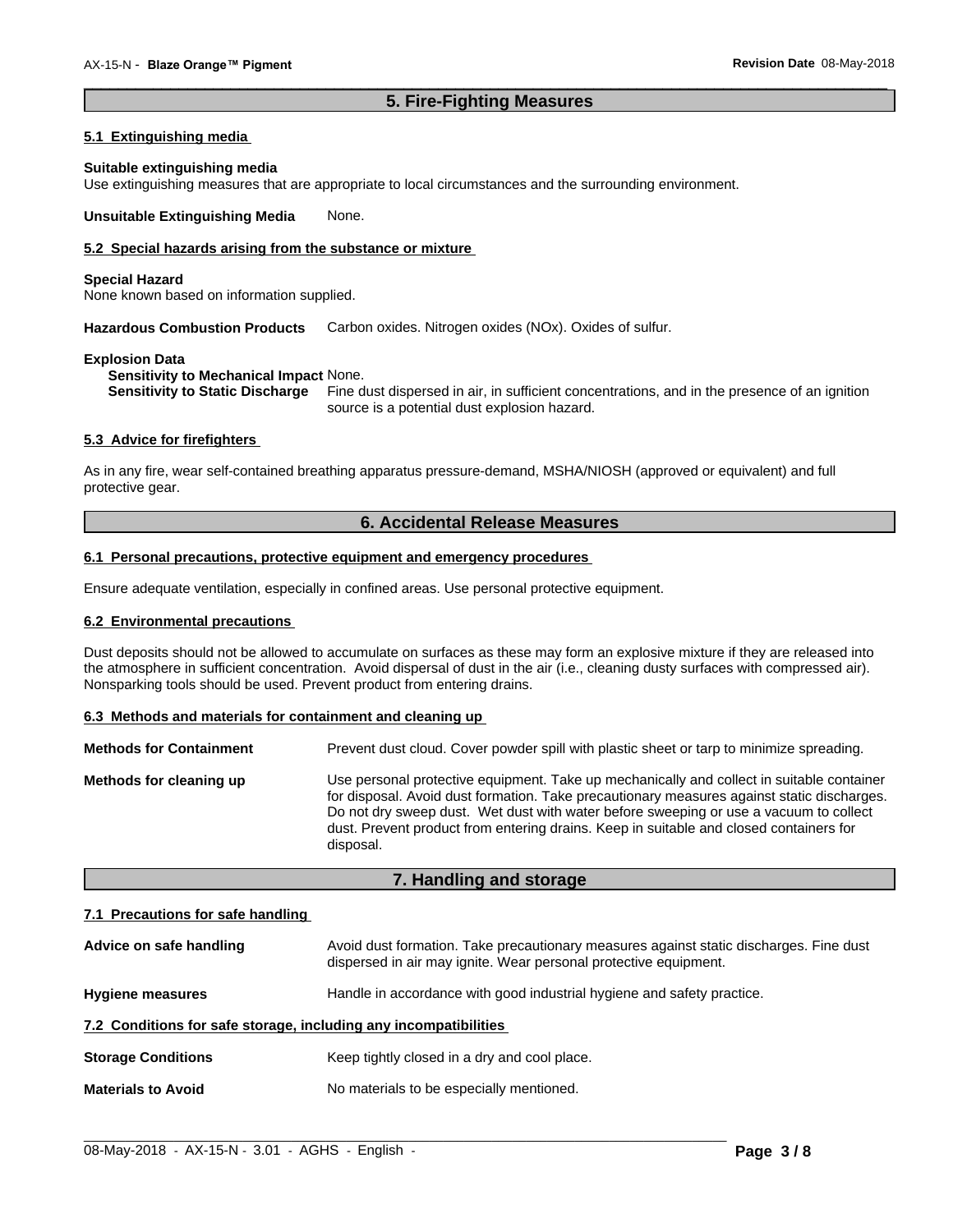# **8. Exposure controls/personal protection**

 $\overline{\phantom{a}}$  ,  $\overline{\phantom{a}}$  ,  $\overline{\phantom{a}}$  ,  $\overline{\phantom{a}}$  ,  $\overline{\phantom{a}}$  ,  $\overline{\phantom{a}}$  ,  $\overline{\phantom{a}}$  ,  $\overline{\phantom{a}}$  ,  $\overline{\phantom{a}}$  ,  $\overline{\phantom{a}}$  ,  $\overline{\phantom{a}}$  ,  $\overline{\phantom{a}}$  ,  $\overline{\phantom{a}}$  ,  $\overline{\phantom{a}}$  ,  $\overline{\phantom{a}}$  ,  $\overline{\phantom{a}}$ 

### **8.1 Exposure Guidelines**

#### **8.2 Appropriate engineering controls**

| <b>Engineering Measures</b> | Showers<br>Eyewash stations<br>Ventilation systems.                       |
|-----------------------------|---------------------------------------------------------------------------|
|                             | 8.3 Individual protection measures, such as personal protective equipment |

# **Eye/Face Protection** Safety glasses with side-shields. **Skin and body protection** Wear chemical resistant footwear and clothing such as gloves, an apron or a whole body suit as appropriate. **Respiratory protection** . NIOSH/MSHA approved respiratory protection should be worn if exposure is anticipated. **Hygiene measures** See section 7 for more information

### **9. Physical and chemical properties**

#### **9.1 Information on basic physical and chemical properties**

| <b>Physical state</b>                       | Solid                                 |                          |                          |
|---------------------------------------------|---------------------------------------|--------------------------|--------------------------|
| Appearance                                  | Powder                                | Color                    | Orange                   |
| Odor                                        | Pungent                               | <b>Odor Threshold</b>    | No information available |
| <b>Property</b>                             | <b>Values</b>                         | Remarks • Methods        |                          |
| рH                                          | Not Applicable                        |                          |                          |
| <b>Melting/freezing point</b>               | 110 °C / 230 °F                       |                          |                          |
| <b>Boiling point/boiling range</b>          | Not applicable                        | No information available |                          |
| <b>Flash Point</b>                          | Not Applicable                        | No information available |                          |
| <b>Evaporation rate</b>                     | Not Applicable                        | No information available |                          |
| Flammability (solid, gas)                   |                                       | No information available |                          |
| <b>Flammability Limits in Air</b>           |                                       |                          |                          |
| upper flammability limit                    |                                       | No information available |                          |
| lower flammability limit                    |                                       | No information available |                          |
| Vapor pressure                              | Not Applicable                        |                          |                          |
| Vapor density                               | Not Applicable                        |                          |                          |
| <b>Specific Gravity</b>                     | 1.36                                  |                          |                          |
| <b>Water solubility</b>                     | Insoluble in water                    |                          |                          |
| Solubility in other solvents                |                                       | No information available |                          |
| <b>Partition coefficient</b>                |                                       | No information available |                          |
| <b>Autoignition temperature</b>             |                                       | No information available |                          |
| <b>Decomposition temperature</b>            |                                       | No information available |                          |
| <b>Viscosity, kinematic</b>                 |                                       | No information available |                          |
| Viscosity, dynamic                          |                                       | No information available |                          |
| <b>Explosive properties</b>                 | Fine dust dispersed in air may ignite |                          |                          |
| <b>Oxidizing Properties</b>                 |                                       | No information available |                          |
| 9.2 Other information                       |                                       |                          |                          |
| Volatile organic compounds (VOC)<br>content | None                                  |                          |                          |
|                                             |                                       |                          |                          |

# **10. Stability and Reactivity**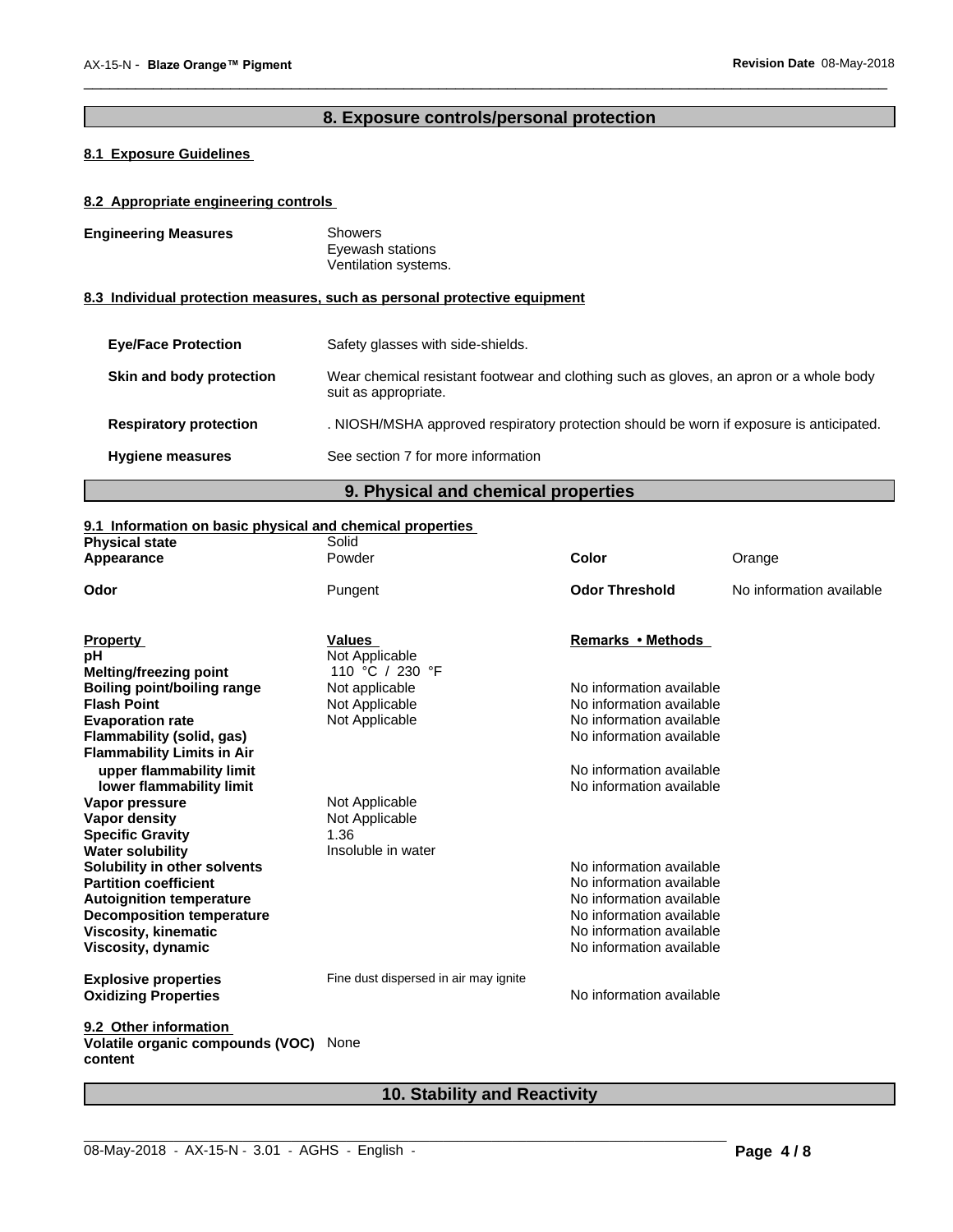#### **10.1 Reactivity**

No dangerous reaction known under conditions of normal use

#### **10.2 Chemical stability**

Stable

.

#### **10.3 Possibility of hazardous reactions**

None under normal processing.

#### **10.4 Conditions to Avoid**

Dust formation. Take precautionary measures against static discharges.

#### **10.5 Incompatible Materials**

None known based on information supplied.

#### **10.6 Hazardous Decomposition Products**

None known based on information supplied.

# **11. Toxicological information**

 $\overline{\phantom{a}}$  ,  $\overline{\phantom{a}}$  ,  $\overline{\phantom{a}}$  ,  $\overline{\phantom{a}}$  ,  $\overline{\phantom{a}}$  ,  $\overline{\phantom{a}}$  ,  $\overline{\phantom{a}}$  ,  $\overline{\phantom{a}}$  ,  $\overline{\phantom{a}}$  ,  $\overline{\phantom{a}}$  ,  $\overline{\phantom{a}}$  ,  $\overline{\phantom{a}}$  ,  $\overline{\phantom{a}}$  ,  $\overline{\phantom{a}}$  ,  $\overline{\phantom{a}}$  ,  $\overline{\phantom{a}}$ 

#### **11.1 Acute toxicity**

#### **Numerical measures of toxicity: Product Information**

| ∟D50 Oral:   | D50 Dermal:     |
|--------------|-----------------|
| 16,000       | 23,000          |
| mg/kg (rat)  | mg/kg (rat)     |
| $\mathbf{r}$ | $\cdot$ $\cdot$ |
|              | $\sim$          |

#### **The following values are calculated based on chapter 3.1 of the GHS document**

**Unknown Acute Toxicity** 1.0100007% of the mixture consists of ingredient(s) of unknown toxicity

**Oral LD50** 44,455.00 mg/kg **LC50 (Dust/Mist)** 4.90 mg/l

#### **Numerical measures of toxicity: Component Information**

| <b>Chemical Name</b>                                                                | LD50 Oral        | <b>LD50 Dermal</b>     | <b>LC50 Inhalation</b>   |
|-------------------------------------------------------------------------------------|------------------|------------------------|--------------------------|
| $\sim$<br>$Dod$ 4.4<br><b>Dooin</b><br><b>D</b> asic<br>$\mathsf{r}$ Req.i.<br>υ.ι. | Rat<br>449 mg/kg | ) mg/kg (Rat)<br>2,500 | 0.05<br>(4 hour)<br>ma/l |
| $3068 - 39 - 7$                                                                     |                  |                        |                          |

 $\_$  ,  $\_$  ,  $\_$  ,  $\_$  ,  $\_$  ,  $\_$  ,  $\_$  ,  $\_$  ,  $\_$  ,  $\_$  ,  $\_$  ,  $\_$  ,  $\_$  ,  $\_$  ,  $\_$  ,  $\_$  ,  $\_$  ,  $\_$  ,  $\_$  ,  $\_$  ,  $\_$  ,  $\_$  ,  $\_$  ,  $\_$  ,  $\_$  ,  $\_$  ,  $\_$  ,  $\_$  ,  $\_$  ,  $\_$  ,  $\_$  ,  $\_$  ,  $\_$  ,  $\_$  ,  $\_$  ,  $\_$  ,  $\_$  ,

#### **11.2 Information on toxicologicaleffects**

#### **Skin corrosion/irritation**

Product Information • May cause irritation Component Information • No information available

#### **Serious eye damage/eye irritation**

Product Information

• May cause irritation

Component Information

• No information available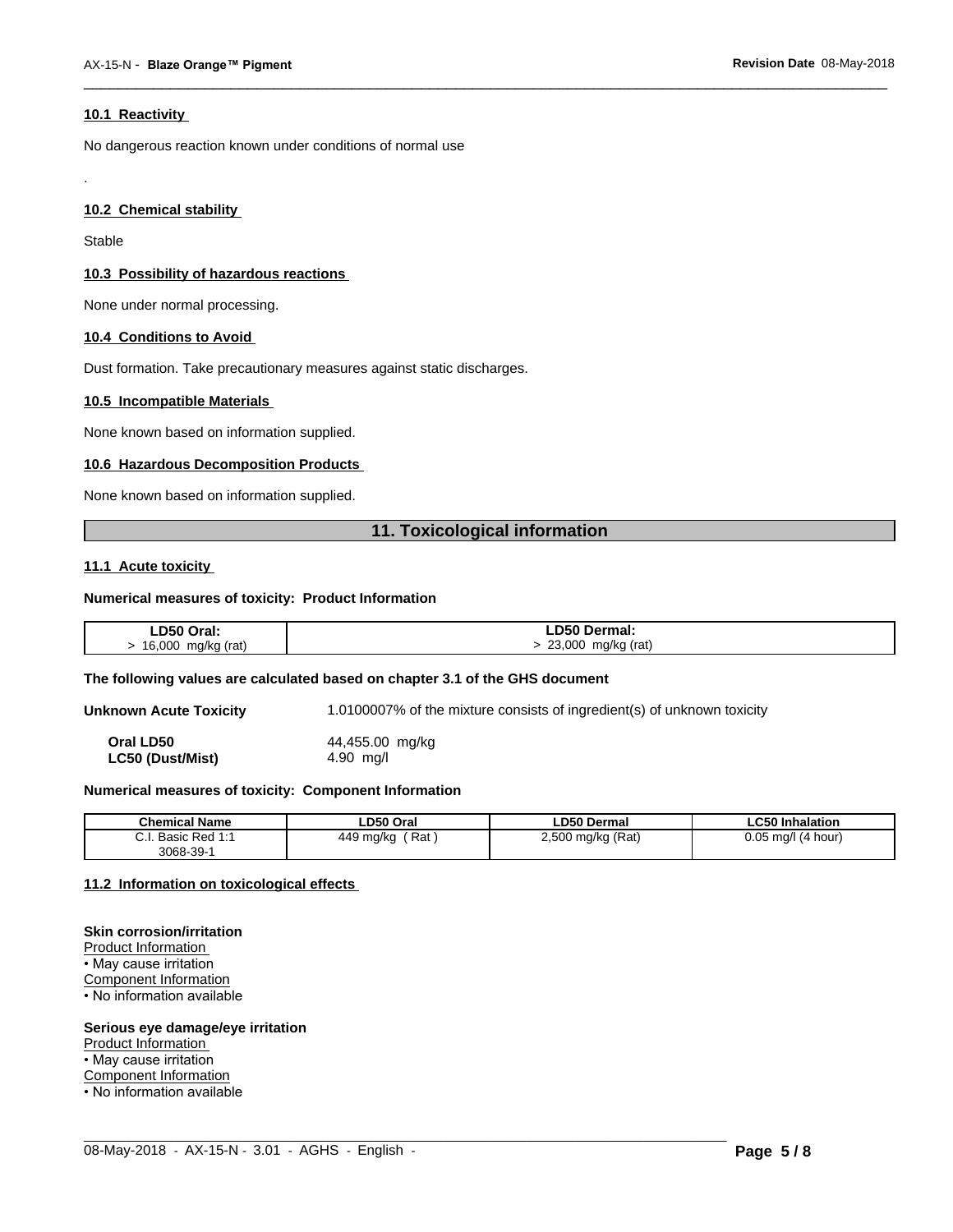#### **Respiratory or skin sensitization**

Product Information  $\overline{\cdot}$  May be harmful if inhaled Component Information • No information available

# **Germ cell mutagenicity**

Product Information • No information available Component Information • No information available

### **Carcinogenicity**

Product Information

• This product contains <0.1% free formaldehyde and may be capable of outgassing formaldehyde at levels in excess of OSHA's Action Level under some conditions of use. Formaldehyde is a known cancer hazard. Long term exposure may result in dermatitis or respiratory sensitization for sensitive individuals.Component Information

 $\overline{\phantom{a}}$  ,  $\overline{\phantom{a}}$  ,  $\overline{\phantom{a}}$  ,  $\overline{\phantom{a}}$  ,  $\overline{\phantom{a}}$  ,  $\overline{\phantom{a}}$  ,  $\overline{\phantom{a}}$  ,  $\overline{\phantom{a}}$  ,  $\overline{\phantom{a}}$  ,  $\overline{\phantom{a}}$  ,  $\overline{\phantom{a}}$  ,  $\overline{\phantom{a}}$  ,  $\overline{\phantom{a}}$  ,  $\overline{\phantom{a}}$  ,  $\overline{\phantom{a}}$  ,  $\overline{\phantom{a}}$ 

• No information available

#### **Reproductive toxicity**

Product Information • No information available

Component Information

• No information available

# **STOT - single exposure**

No information available

#### **STOT - repeated exposure**

• No known effect

#### **Other adverse effects**

Product Information • No information available Component Information

• No information available

# **Aspiration hazard**

Product Information • No information available

Component Information

• No information available

# **12. Ecological information**

 $\_$  ,  $\_$  ,  $\_$  ,  $\_$  ,  $\_$  ,  $\_$  ,  $\_$  ,  $\_$  ,  $\_$  ,  $\_$  ,  $\_$  ,  $\_$  ,  $\_$  ,  $\_$  ,  $\_$  ,  $\_$  ,  $\_$  ,  $\_$  ,  $\_$  ,  $\_$  ,  $\_$  ,  $\_$  ,  $\_$  ,  $\_$  ,  $\_$  ,  $\_$  ,  $\_$  ,  $\_$  ,  $\_$  ,  $\_$  ,  $\_$  ,  $\_$  ,  $\_$  ,  $\_$  ,  $\_$  ,  $\_$  ,  $\_$  ,

#### **12.1 Toxicity**

**Ecotoxicity No information available** 

 $<$  1 % of the mixture consists of components(s) of unknown hazards to the aquatic environment

#### **Ecotoxicity effects**

#### **12.2 Persistence and degradability**

No information available.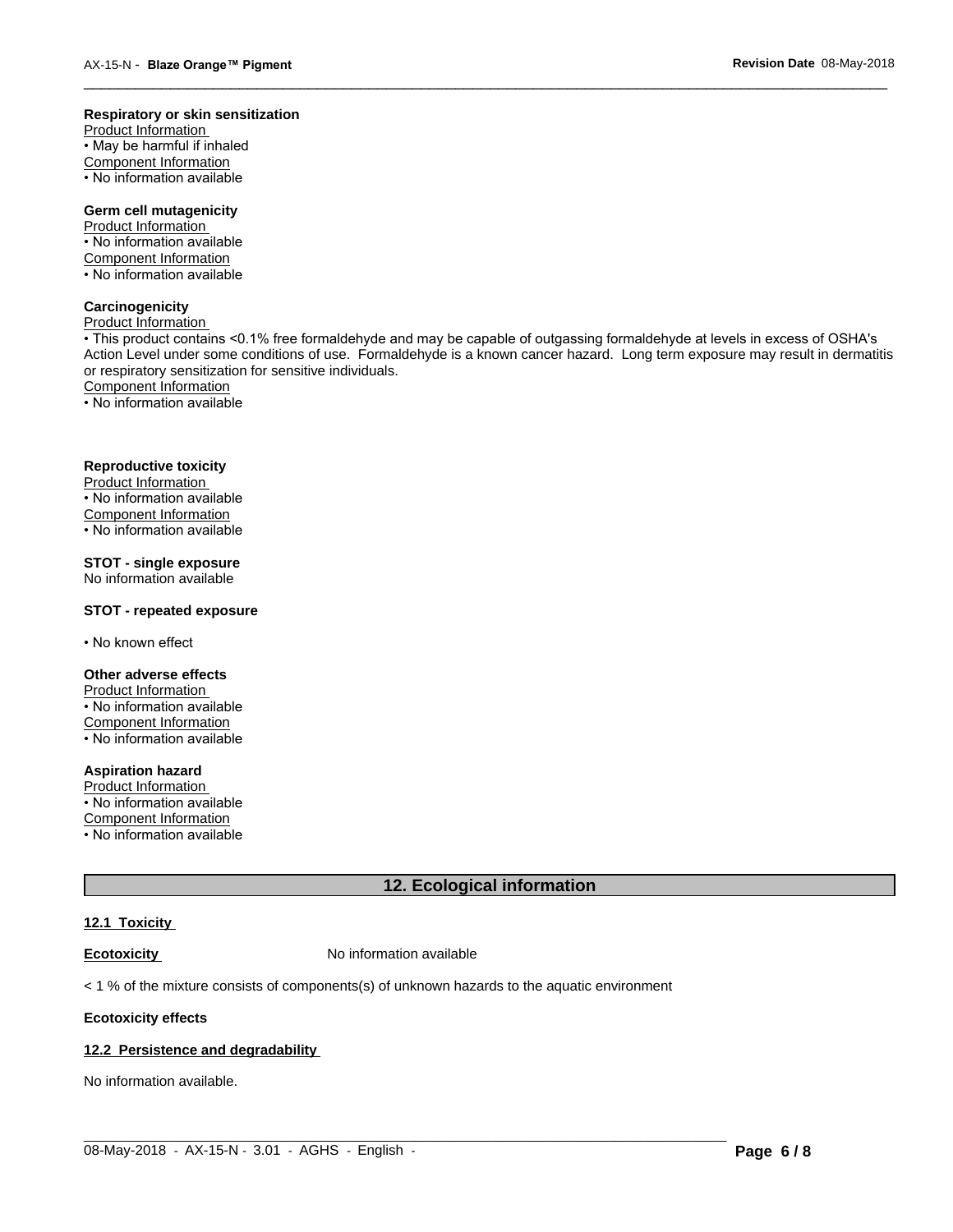#### **12.3 Bioaccumulative potential**

Discharge into the environment must be avoided

#### **12.4 Mobility in soil**

No information available.

#### **12.5 Other adverse effects**

No information available

### **13. Disposal Considerations**

 $\overline{\phantom{a}}$  ,  $\overline{\phantom{a}}$  ,  $\overline{\phantom{a}}$  ,  $\overline{\phantom{a}}$  ,  $\overline{\phantom{a}}$  ,  $\overline{\phantom{a}}$  ,  $\overline{\phantom{a}}$  ,  $\overline{\phantom{a}}$  ,  $\overline{\phantom{a}}$  ,  $\overline{\phantom{a}}$  ,  $\overline{\phantom{a}}$  ,  $\overline{\phantom{a}}$  ,  $\overline{\phantom{a}}$  ,  $\overline{\phantom{a}}$  ,  $\overline{\phantom{a}}$  ,  $\overline{\phantom{a}}$ 

#### **13.1 Waste treatment methods**

Dispose of in accordance with federal, state, and local regulations.

# **14. Transport Information**

| <u>DOT</u>  | Not regulated |
|-------------|---------------|
| <b>MEX</b>  | Not regulated |
| <b>IMDG</b> | Not regulated |
| <b>IATA</b> | Not regulated |

|                                | 15. Regulatory information |  |  |
|--------------------------------|----------------------------|--|--|
| 15.1 International Inventories |                            |  |  |
| <b>TSCA</b>                    | Complies                   |  |  |
| <b>DSL</b>                     | Complies                   |  |  |
| <b>EINECS/ELINCS</b>           | Complies                   |  |  |
| <b>ENCS</b>                    | -                          |  |  |
| <b>IECSC</b>                   | Complies                   |  |  |
| <b>KECL</b>                    | Complies                   |  |  |
| <b>PICCS</b>                   | Complies                   |  |  |
| <b>AICS</b>                    | Complies                   |  |  |
| <b>NZIoC</b>                   | -                          |  |  |

 **TSCA** - United States Toxic Substances Control Act Section 8(b) Inventory

 **DSL** - Canadian Domestic Substances List

 **EINECS/ELINCS** - European Inventory of Existing Chemical Substances/European List of Notified Chemical Substances

 **PICCS** - Philippines Inventory of Chemicals and Chemical Substances

 **ENCS** - Japan Existing and New Chemical Substances

 **IECSC** - China Inventory of Existing Chemical Substances

 **KECL** - Korean Existing and Evaluated Chemical Substances

 **PICCS** - Philippines Inventory of Chemicals and Chemical Substances

 **AICS** - Australian Inventory of Chemical Substances

 **NZIoC** - New Zealand Inventory of Chemicals

#### **15.2 U.S. Federal Regulations**

#### **SARA 313**

Section 313 of Title III of the Superfund Amendments and Reauthorization Act of 1986 (SARA). This product does not contain any chemicals which are subject to the reporting requirements of the Act and Title 40 of the Code of Federal Regulations, Part 372